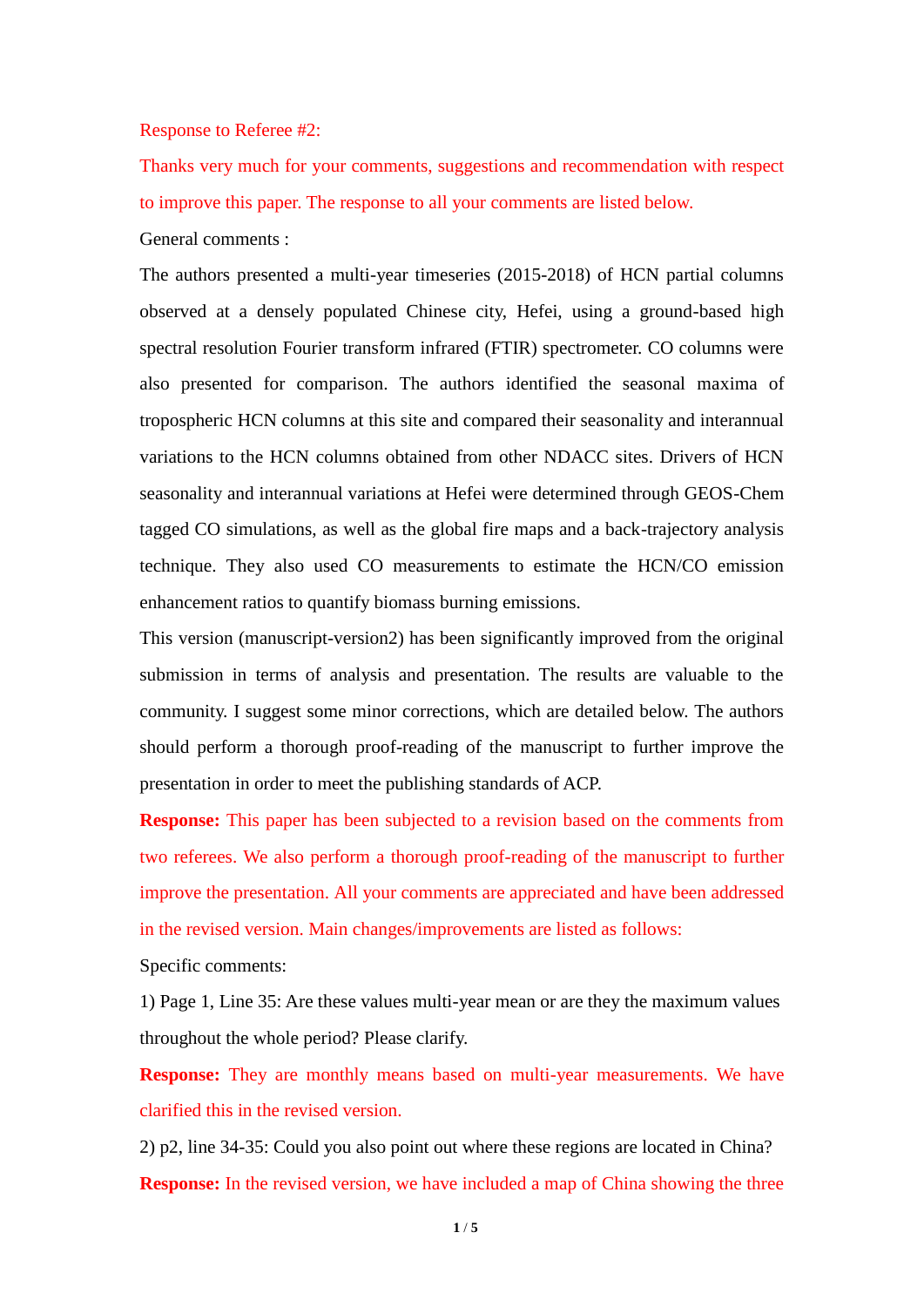most developed regions—Jing-Jin-Ji (Beijing-Tianjin-Hebei), Yangtze River Delta (including Shanghai), and Pearl River Delta (including Guangzhou and Hong Kong–Shenzhen) in Fig. S1. It looks more clear than put these regions in the world map in Figure 1.

3) p2, line 53: add "where" before "influences from biomass . . ."

4) p3, line 6: replace "can improve" with "aims to improve"

5) p3, line 17: replace "it is planned to" with "plan to"

6) p3, line 20: replace "a highest" with "the highest"

**Response:** The above corrections have been done in the revised version.

7) p3, line 22: "to ensure a higher signal to noise . . . and a faster. . ." compared to what?

**Response:** To avoid misleading, we have changed it to " However, all mid-infrared (MIR) spectra are recorded with a spectral resolution of 0.005 cm-1 to follow NDACC convention".

8) p3, line 26-27: can you spell out "&" as appropriate here.

**Response:** We have done this in the revised version.

9) P4, line 8: change to "Whole-Atmosphere Community Climate Model (WACCM) v6"

**Response:** We have done this in the revised version.

10) P4, line13-15: spell out all species names when they first appear.

**Response:** We have done this in the revised version.

11) P4, line 24: did you calculate the tropopause height from the NCEP reanalysis data? If so, replace "deduced" with "calculated".

**Response:** Yes, and we have done this in the revised version.

12) P5, line 19: please spell out GEOS-FP.

**Response:** We have done this in the revised version.

13) P6, line 5: the order should be "Global Fire Assimilation System (GFAS) v1.2"

**Response:** We have done this in the revised version.

14) P6, line 9: change to "period of"

**Response:** We have done this in the revised version.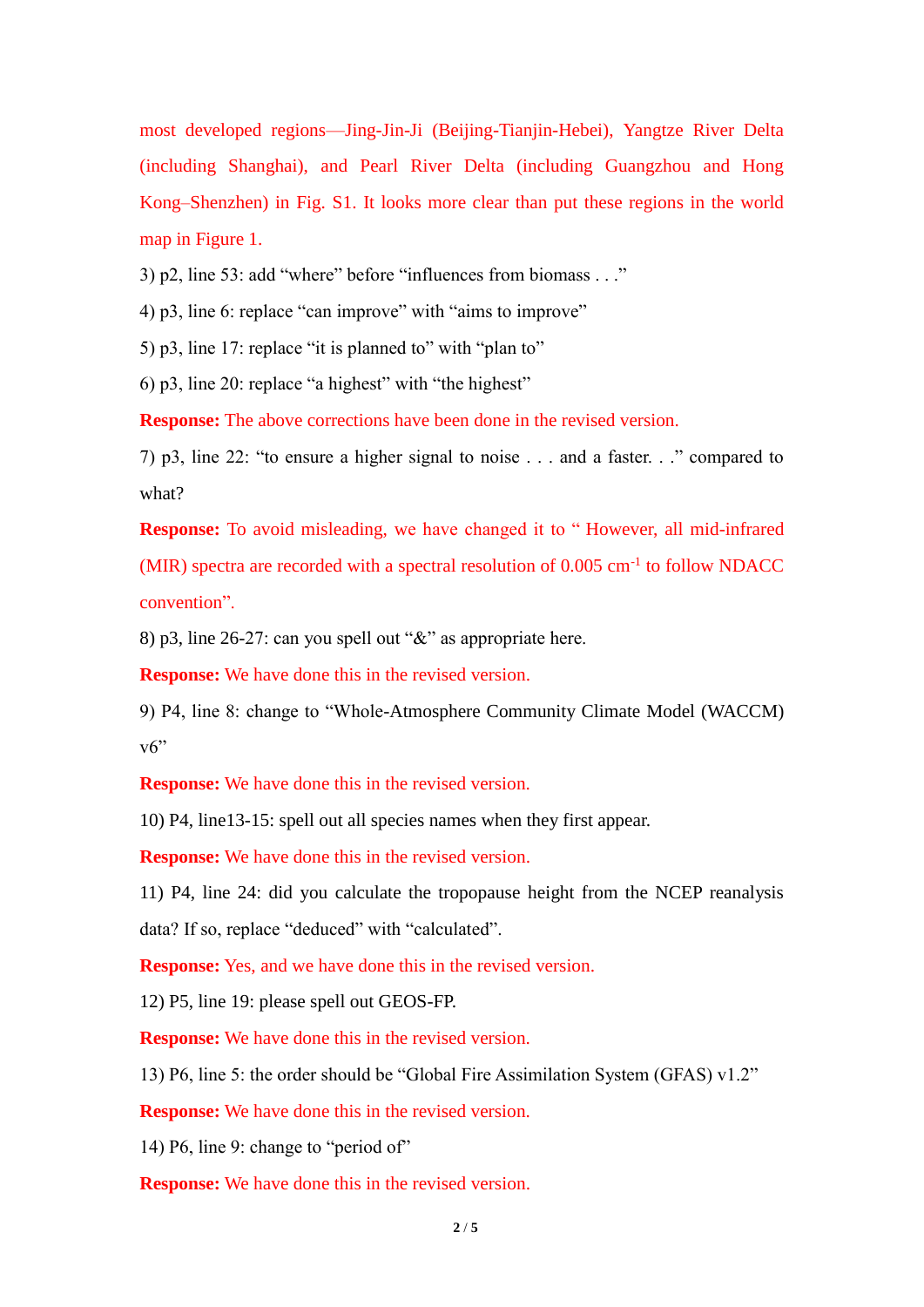15) P6, line 11: Please be consistent in placing acronyms. Should be "the Multiresolution Emission Inventory for China (MEIC)".

**Response:** We have done this in the revised version.

16) P6, line 18-19: It is confusing here, as the GEOS-Chem OH shown in Shindell et al. (2006) is lower than the multi-model mean (Table 1). Could you clarify?

**Response:** We have consulted the GEOS-Chem team at Harvard university during the ACPD phase. The developer told me that what we actually used in this paper was "monthly mean OH concentrations archived from a previous full-chemistry simulation" rather than that used from Shindell et al. (2006). In the revised version, we have changed this sentence to " The OH fields were obtained from monthly mean OH concentrations archived from a previous full-chemistry simulation."

17) P6, line 31-33: this sentence can be modified as "In this study, we only investigate the influence from the biomass burning sources. The regional definition. . ."

**Response:** We have done this in the revised version.

18) P6: at the beginning of section 2.3, could you briefly say the purpose of using PSCF in this study? Just add some context.

**Response:** We have done this in the revised version.

19) P7, line 37: delete "total" before "troposphere"

**Response:** We have done this in the revised version.

20) P8, line 6-10: these few lines can be re-organised to make the statements clearer. For example, "Note that the largest seasonal peak of HCN occurs in May which is 3 months later than that of CO which occurs in February, but the other two seasonal peaks for both species occur in the same months, i.e., in September and December respectively. Otherwise, their seasonal cycles show similarities."

**Response:** We have done this in the revised version.

21) P10, line 11-17: could you elaborate a bit more on possible mechanisms why correlations between CO and HCN are negative or weak at these sites, especially at Bremen? Have you checked the seasonal correlation between CO and HCN at Bremen?

**Response:** Actually, here are the overall correlations by using all measurements from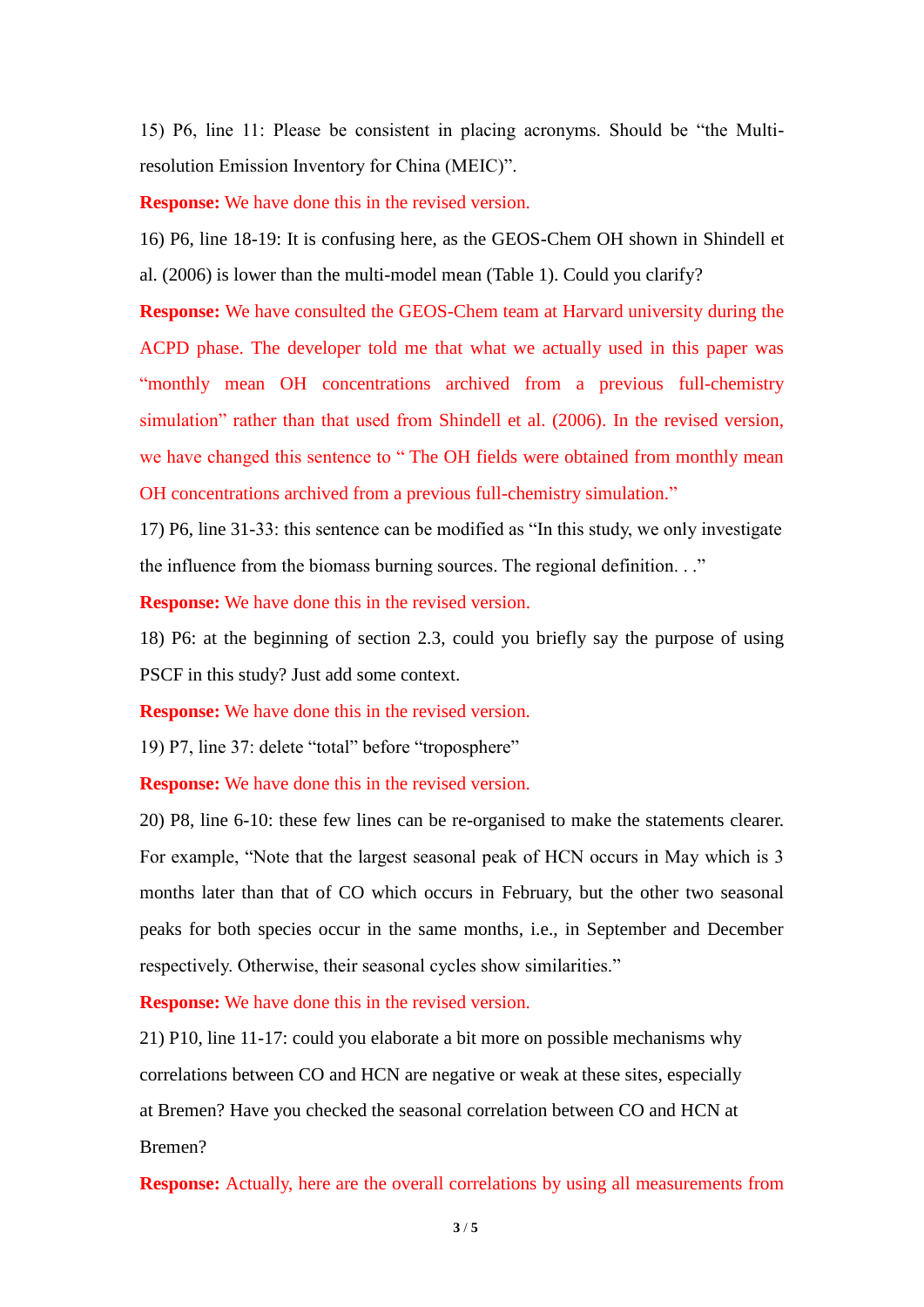2015 to 2018. We have doubled check the programing script for this figure, and found that all fittings are correct. We have included more explanations in the revised paper, i.e., "Biomass burning is the dominant source of HCN and industrial emissions only contribute additional minor sources (Bange and Williams, 2000; Holzinger et al., 1999; Lobert et al., 1990). In contrast, anthropogenic, biomass burning, CH<sub>4</sub> and NMVOC oxidations are major sources of CO, and their contributions are season and location dependent. Therefore, the correlation between HCN and CO tropospheric column is also season and site dependent. High correlation of these two species is supposed to be observed if biomass burning dominates the CO variability, and vice visa."

22) P10, line 24: how about ". . .is an effective quantity to identify biomass burning emissions. . ."?

- 23) P10, line 31: should be "indicating that these. . ."
- 24) P10, line 32: change to "throughout the year"
- 25) P11, line 1: change to "is located . . ., therefore emissions. . ."
- 26) P14, line 22: change to "both the first and the second half of the year"
- 27) P14, line 24: change to "in the second half of the year"
- 28) P14, line 25: same as above "in the first half of the year"
- 29) P14, line 27: change to "As shown in Figs. . ."
- 30) P14, line 34: replace "Drives" to "Driven"
- 31) P15, line 3: "meteorological conditions"

32) P15, line 7-8: change to "through large-scale atmospheric circulation"

33) P17, line 2: replace "driven" with "drove"

**Response:** We have done above corrections in the revised version.

34) P17, first paragraph: Are these elevated fire counts related to ENSO? Can you discuss the possible ENSO link here, rather than at the end of the section?

**Response:** We have moved the last paragraph here and analyzed the possible ENSO link. "Many studies have revealed that the El Niño Southern Oscillation (ENSO) can cause large scale variations in the convection, circulation, and air temperature of the global atmosphere-ocean system (Liu et al., 2017; Zhao et al., 2002), which could affect the distribution, frequency, and intensity of biomass burning emissions